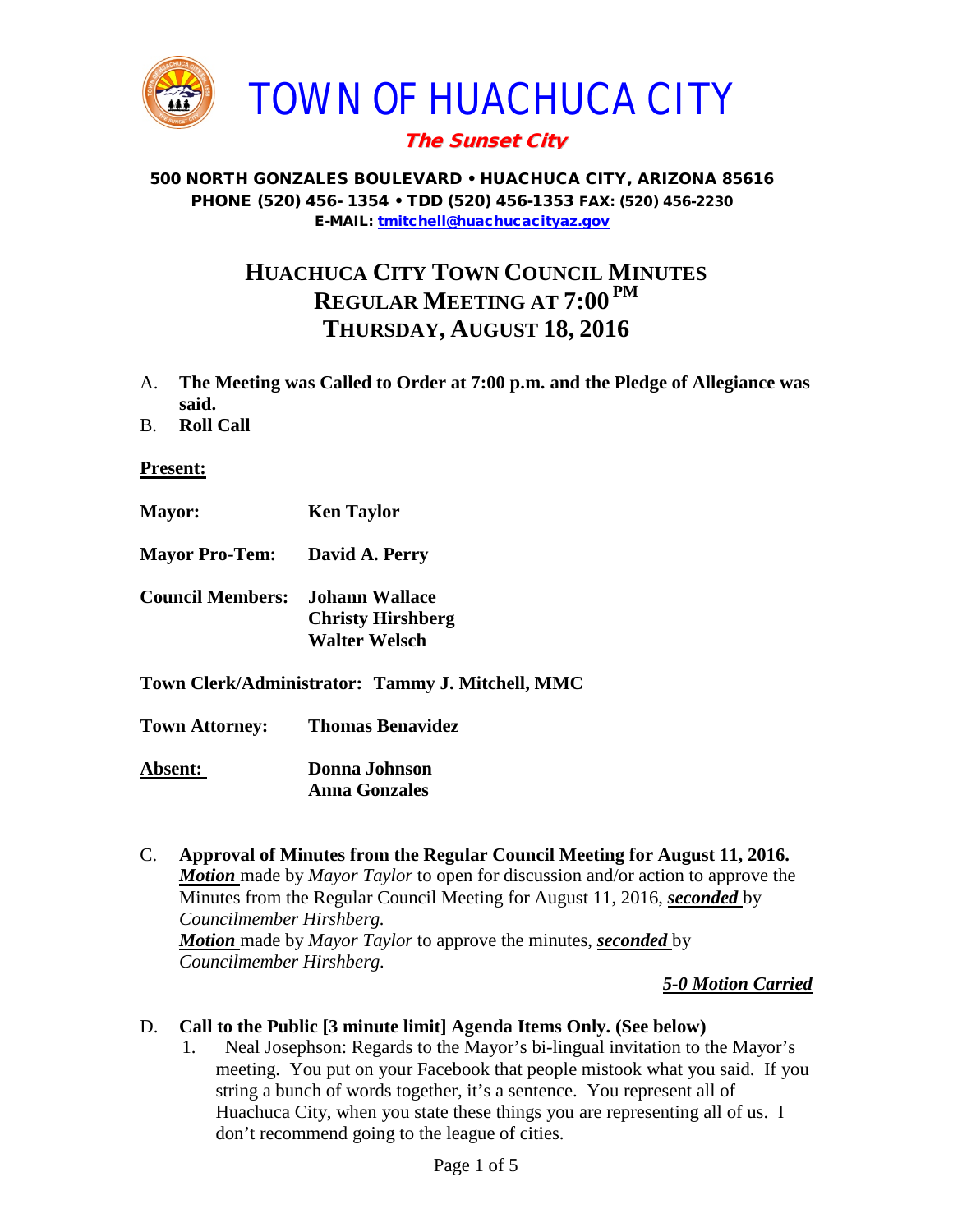- 2. Cindy Brown: I wanted to say about your comment. If you feel that way about Mexicans, how do you feel about African Americans? I live in the country area and my family thinks that people down here are racist.
- 3. Joy Davies: We are not only residents, but also business owners. I friended you on Facebook and took the time to craft a comment to you. Not long after, I found that you had deleted my comment and unfriended me. I find that very disheartening. You are the Mayor. That office is not a free platform for you to use it say your own personal feelings. You represent over 1800 residents.
- 4. Stuart Jensen: Mayor Taylor, you are the elected representative of the Town. You recently turned down an invitation from the Border Mayor's due to the bilingual invitation. You seem to forget that the United States has no official language. I think you owe Mr. Cook and the Town residents an apology.

## E. **Reports by Council Members and Officers:**

- 1. *Councilmember Welsch - Library/Senior Center***-** Director Norris reported that she had a meeting with Buena High School's TV production department. The will be creating a webinar that was requested with the LSTA grant; so that we may show other libraries in the state how we funded and started our sign language classes. The Library is also putting out surveys for feedback on the hours of operation change, but so far, the feedback ha been extremely favorable the new hours. The Children's Discovery/Play Garden donated by Grasshopper Landscaping is moving along nicely. Grasshopper plans to come and create the garden on November 16-18, 2016. The partnership between the public library and the school is moving along. Council member Welsch stated the Senior Center is still serving meals.
- 2. *Councilmember Johann-Wallace-Planning and Zoning***-** Councilmember J Wallace reported he has the dates for WLB to speak with the community for the 10 year plan. September 12 and October 12 at the Huachuca City Community Center from 6:00 pm to 8:00 pm.
- 3. *Council Member Hirshberg-Parks and Recreation***-**Council Member Hirshberg reported we had a meeting on Monday and we have two more interested in joining the Parks and Rec's Commission. The ice-cream was a great success and the City Wide Yard Sale will be September 17 from 7-1 you can obtain a map of the yard sales from September 1 thru September 17. Parks and Rec;s are looking for businesses and residents who are interested in being involved with the Trunk or Treat held at the park on October 31. We are looking at having the Craft Fair in November at the School Gym.
- 4. *Councilmember Johnson - Public Safety-*Chief Thies stated the rains are coming so be aware of tall grass and weeds.
- 5. *Mayor Pro Tem Perry - Public Works-* Councilmember Perry thanked Mr. Josephson for his complaint at the last council meeting has made some changes at the landfill. There were boxes of frozen chicken that was dumped and we were not aware of.
- 6. *Councilmember Gonzales - Finance-* There was no report at this time.
- 7. *Mayor Taylor -*May*or* Taylor has no report at this time.
- 8. *Tammy Mitchell - Town Clerk's/Administrator Report-* Clerk Mitchell reported the leak is fixed on Apache and the car wreck by Mr. Goad caused a water leak that is being worked on.
- F. **Unfinished Business:**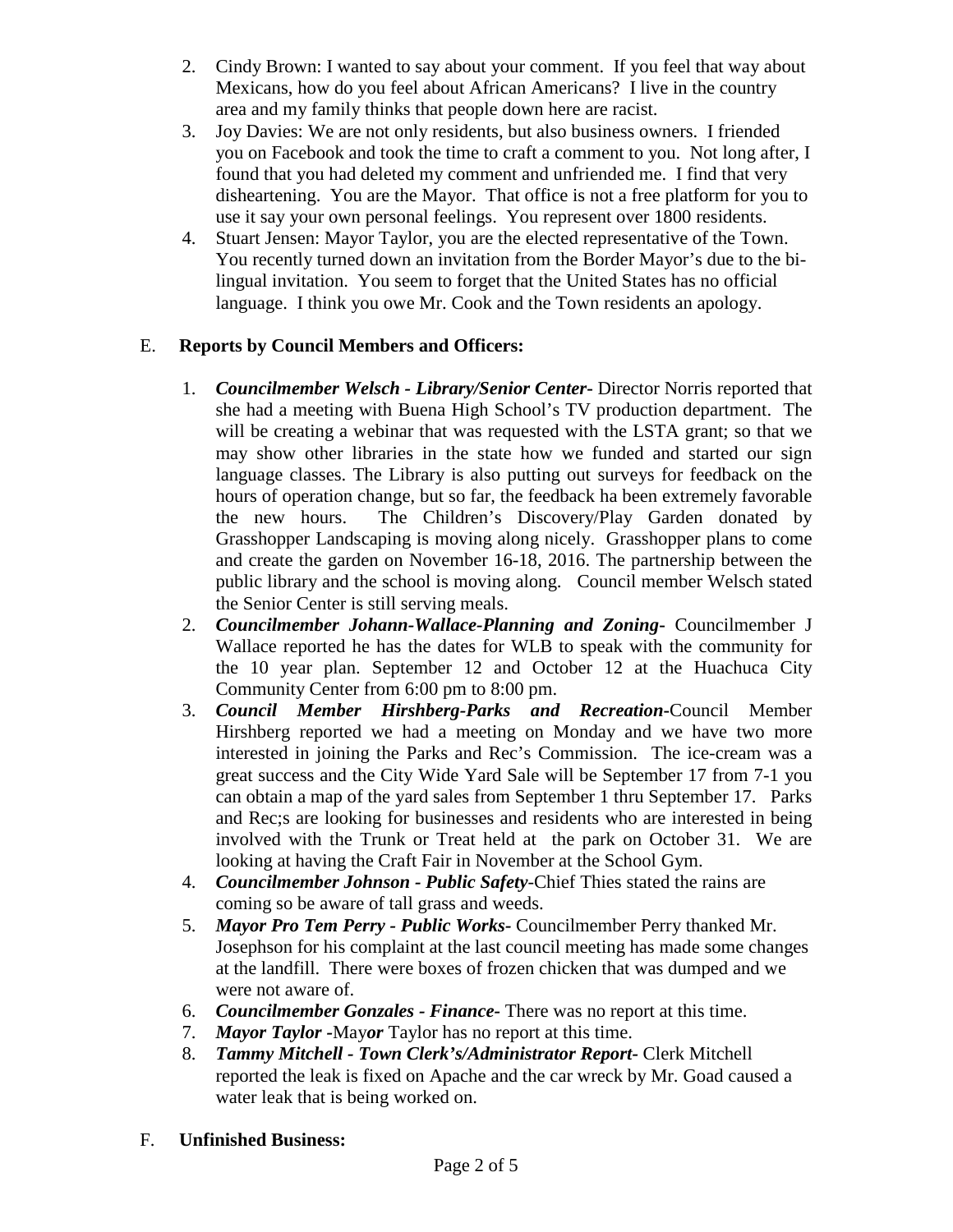1. **Discussion and/or Action [Mayor Taylor]: Resolution No. 2016-21 Approval of the Final Form of the Proposed Twenty-Five Year Franchise Agreement Between the Town and Southwest Gas for the November Election Ballot.** 

*Motion* made by *Mayor Taylor* to open for discussion and/or action, *seconded* by *Mayor Pro Tem Perry*.

Walter Richter from Southwest gas spoke regarding the resolution. He stated that if there is ever any problem with the smell of gas, Southwest will come out.

*Motion* made by *Mayor Taylor* to approve agreement to be placed on the ballot, *seconded* by *Councilmember Wallace.*

*5-0 Motion Carried*

### G. **New Business:**

1. **Discussion and/or Action [Mayor Taylor]: Results of Workshop for the Salary and Wage Schedule for Town Employment Positions.** 

*Motion* made by *Mayor Taylor* to open for discussion and/or action, *seconded* by *Councilmember Wallace. No discussion decided to have another workshop.*

2. **Discussion and/or Action [Mayor Taylor]: Music Festival/Benefit Concert from (The Sun, Moon and the Stars Benefit Coordinators.)**

*Motion* made by *Mayor Taylor* to open for discussion and/or action, *seconded* by *Councilmember Hirshberg.*

*Motion* made by *Mayor Taylor* to support the Benefit Music Festival and wave all fees associated with the use of the park, *seconded* by *Councilmember Hirshberg.*

*5-0 Motion Carried*

3. **Discussion and/or Action [Mayor Taylor]: Approval of a New ADOT Right of Way Work Permit Agreement to Allow the Town to Perform Maintenance within State Rights of Way.** 

*Motion* made by *Mayor Taylor* to open for discussion and/or action, *seconded* by *Mayor Pro Tem Perry.*

*Motion* made by *Mayor Taylor* to approve the ADOT Right of Way Work Permit, *seconded* by *Mayor Pro Tem Perry.*

*5-0 Motion Carried*

4. **Discussion and/or Action [Mayor Taylor]: Appointment to the Parks and Recreation Board, Barbara Redpath and Nicole Moore.** 

*Motion* made by *Mayor Taylor* to open for discussion and/or action, *seconded* by *Mayor Pro Tem Perry.*

*Motion* made by *Mayor Taylor* to approve the appointment of Barbara Redpath and Nicole Moore to the Parks and Recreation Board, *seconded* by *Mayor Pro Tem Perry.*

*5-0 Motion Carried*

5. **Discussion [Mayor Taylor]: On the Mayor's Recent Comments with Regard to the Bilingual Invitation He Received to Attend the Border Mayors' Association Meeting in Laredo, Texas; Councilmember's May Choose to Make Comments.**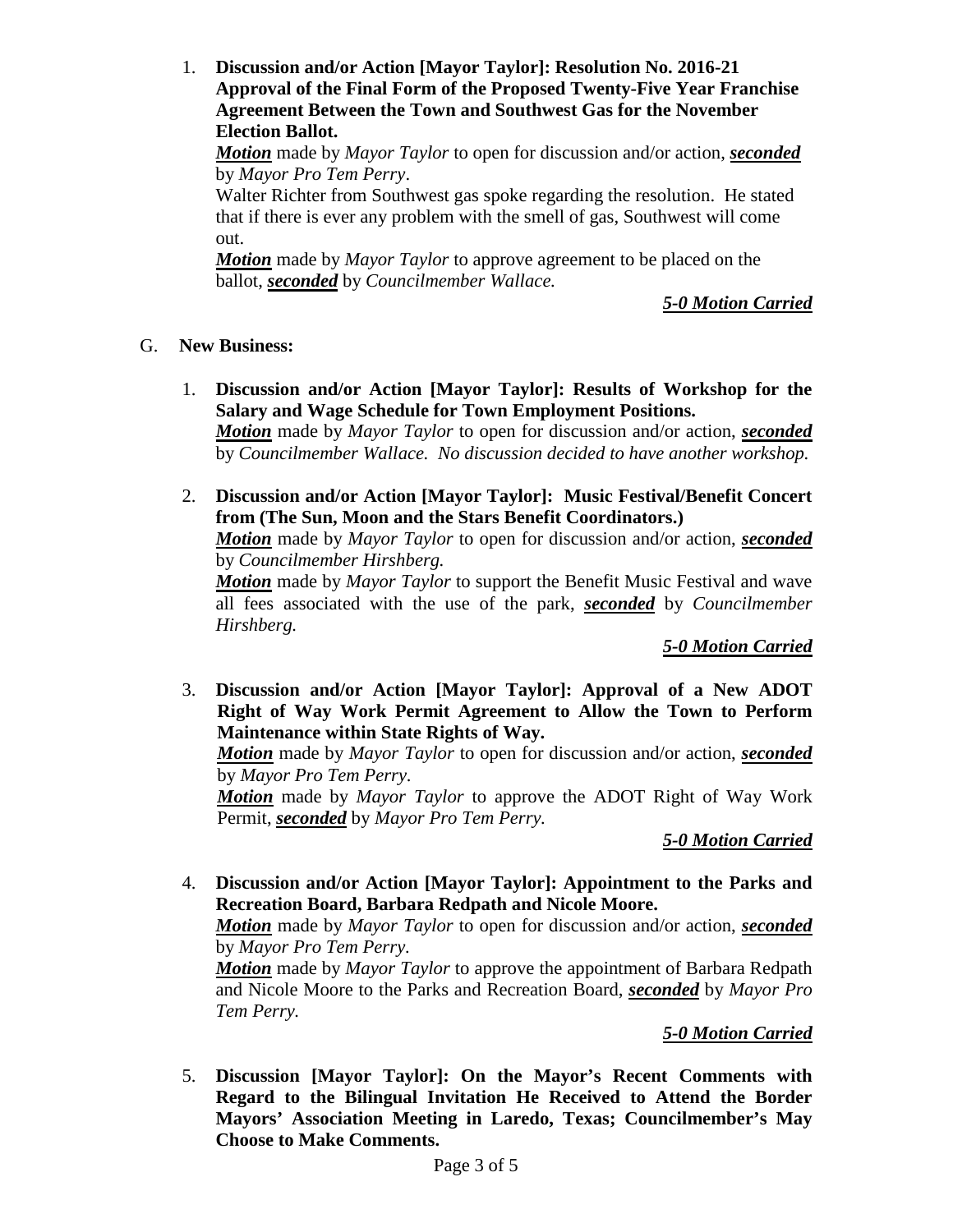*Motion* made by *Mayor Taylor* to open for discussion and/or action, *seconded* by *Mayor Pro Tem Perry.*

H. **Payment Approval Report in the amount of \$28,481.76** *Motion* made by *Mayor Taylor* to open for discussion and/or action, *seconded* by *Mayor Pro Tem Perry. Motion* made by *Mayor Taylor* to approve the payment of \$28,481.76, *seconded* by *Mayor Pro Tem Perry.*

*5-0 Motion Carried*

- I. **Call to the Public: [3 min. limit] ARS38-431-01 Public body may make an open call to the public during a public meeting, subject to reasonable time, place and manner restrictions, to allow individuals to address the public body on any issue within the jurisdiction of the public body. At the conclusion of an open call to the public, individual members of the public body may respond to criticism made by those who have addressed the public body, may ask staff to review a matter or may ask that a matter be put on a future agenda. However, members of the public body shall not discuss or take legal action on matters raised during an open call to the public unless the matters are properly noticed for discussion and legal action.**
	- *None*
- J. **Discussion and/or Action [Town Clerk]: Items to be placed on the next agenda.** *None*
- K. **Adjournment: 8:15 p.m.** *Motion* made by *Mayor Taylor* to adjourn, *seconded* by *Councilmember Wallace. 5-0 motion Carried*

Approved by Mayor Taylor on September 8, 2016

Mayor, Kenneth Taylor

Attest:

Town Clerk Tammy J. Mitchell, MMC

Seal: